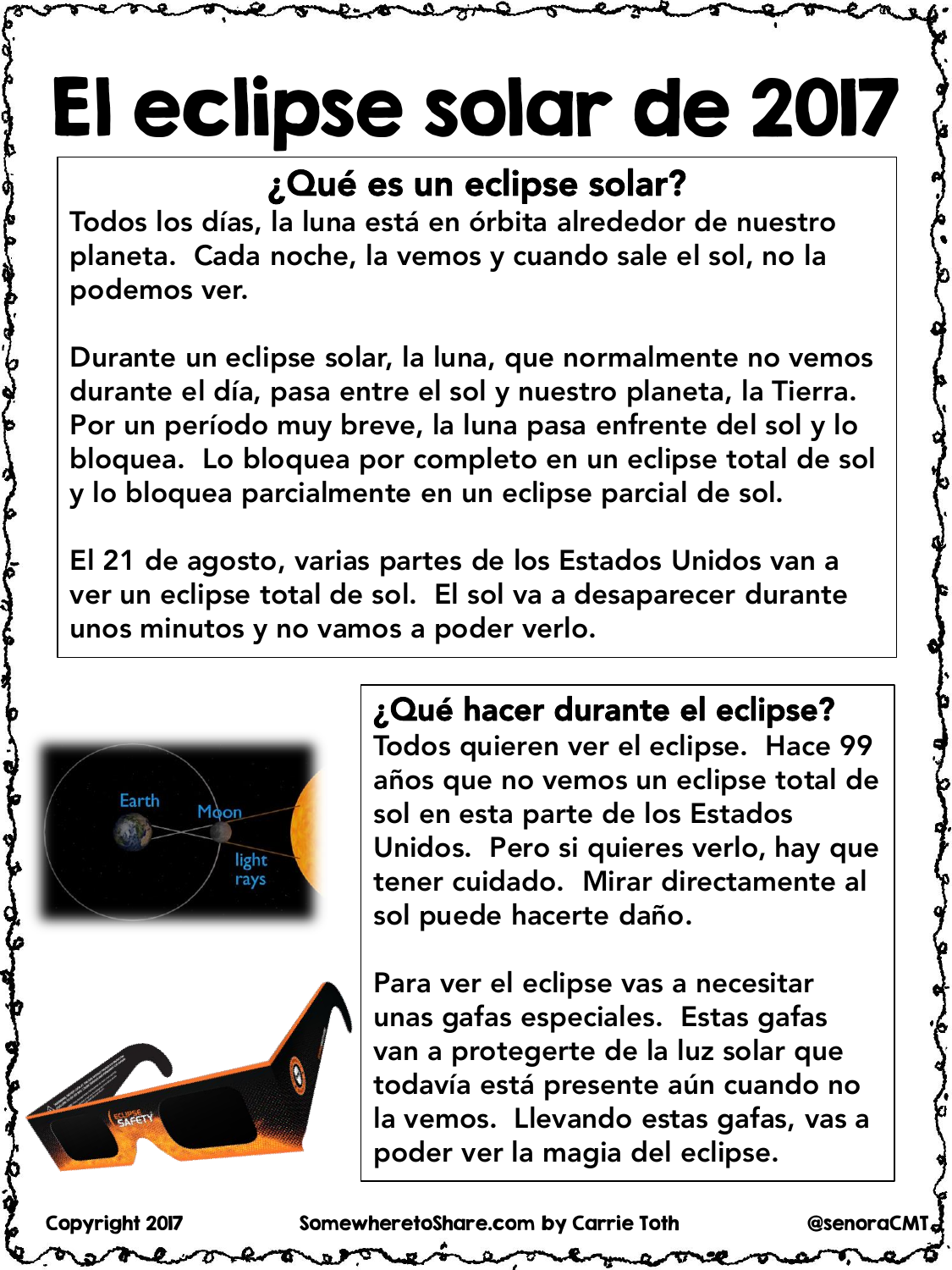# El eclipse solar de 2017

¿Qué se puede anticipar durante el eclipse?

¡Qué vas a ver y cuándo lo vas a ver depende de donde vives! Por ejemplo en Illinois:

- En Carbondale, IL el eclipse total empieza a la 1:21 y dura aproximadamente dos minutos y medio .
- En Salem, IL, una hora y media al norte de Carbondale, el eclipse no va a ser total. Va a ser de 90%. En Salem, el eclipse casi total empieza a la 1:24 y dura aproximadamente un minuto.
- Durante un eclipse total, la temperatura puede bajar entre 3 y 10 grados.
- Durante un eclipse total, los insectos pueden cantar como lo hacen en la noche.
- Durante un eclipse total, los pájaros pueden regresar a sus nidos como lo hacen en la noche.





Copyright 2017 SomewheretoShare.com by Carrie Toth @senoraCMT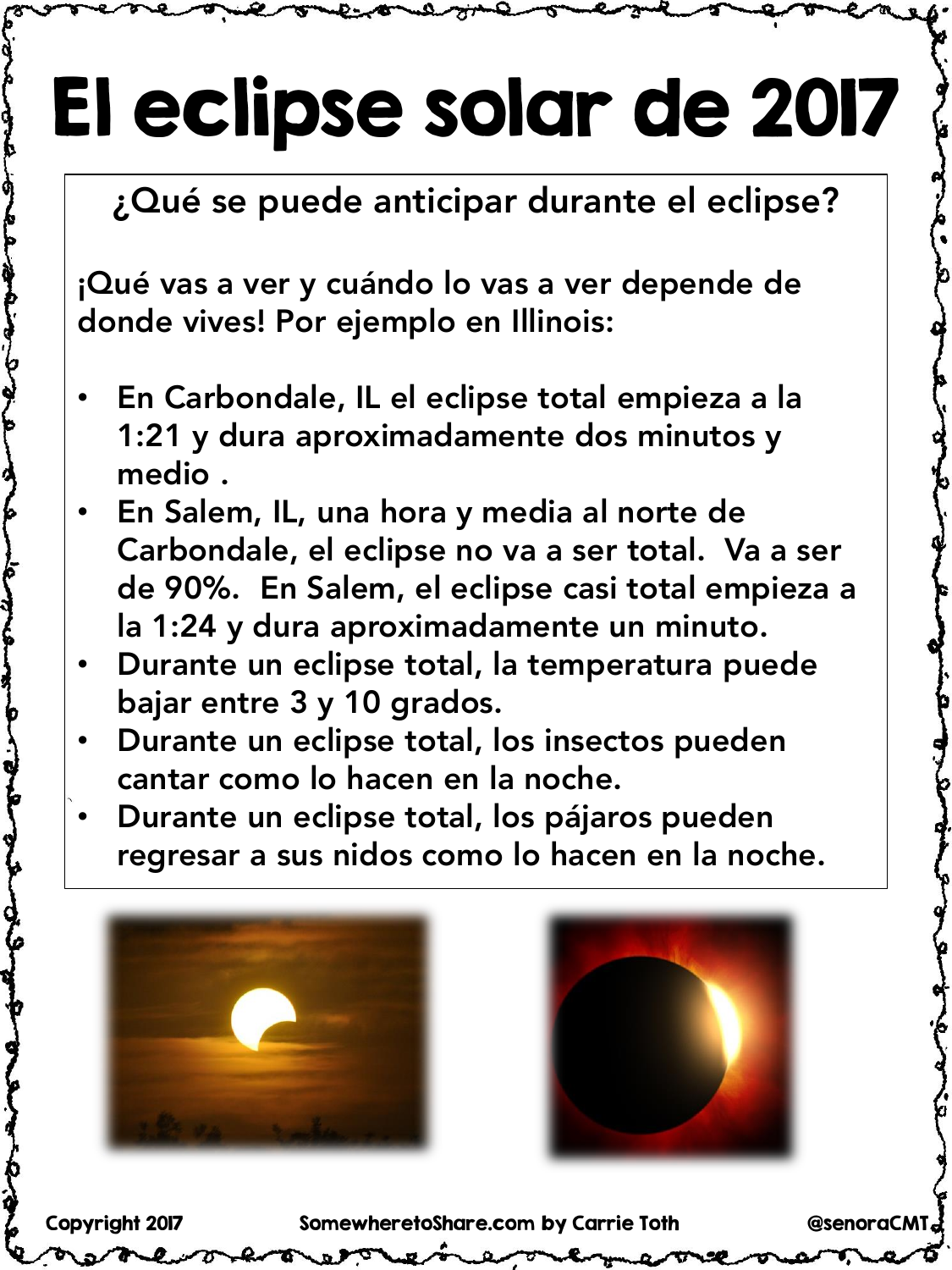### El eclipse solar de 2017 Copyright 2017 SomewheretoShare.com by Carrie Toth @senoraCMT Show you understand by answering the following: 1. What does the reading say happens during a solar eclipse? 2. According to the reading, what must you do to stay safe during a solar eclipse? 3. According to the reading, what are some things that may happen during a solar eclipse? 4. According to the reading, what time will the eclipse occur in Carbondale, IL? How long will it last there? 5. Underline the part that tells when the last eclipse occurred in this part of the US.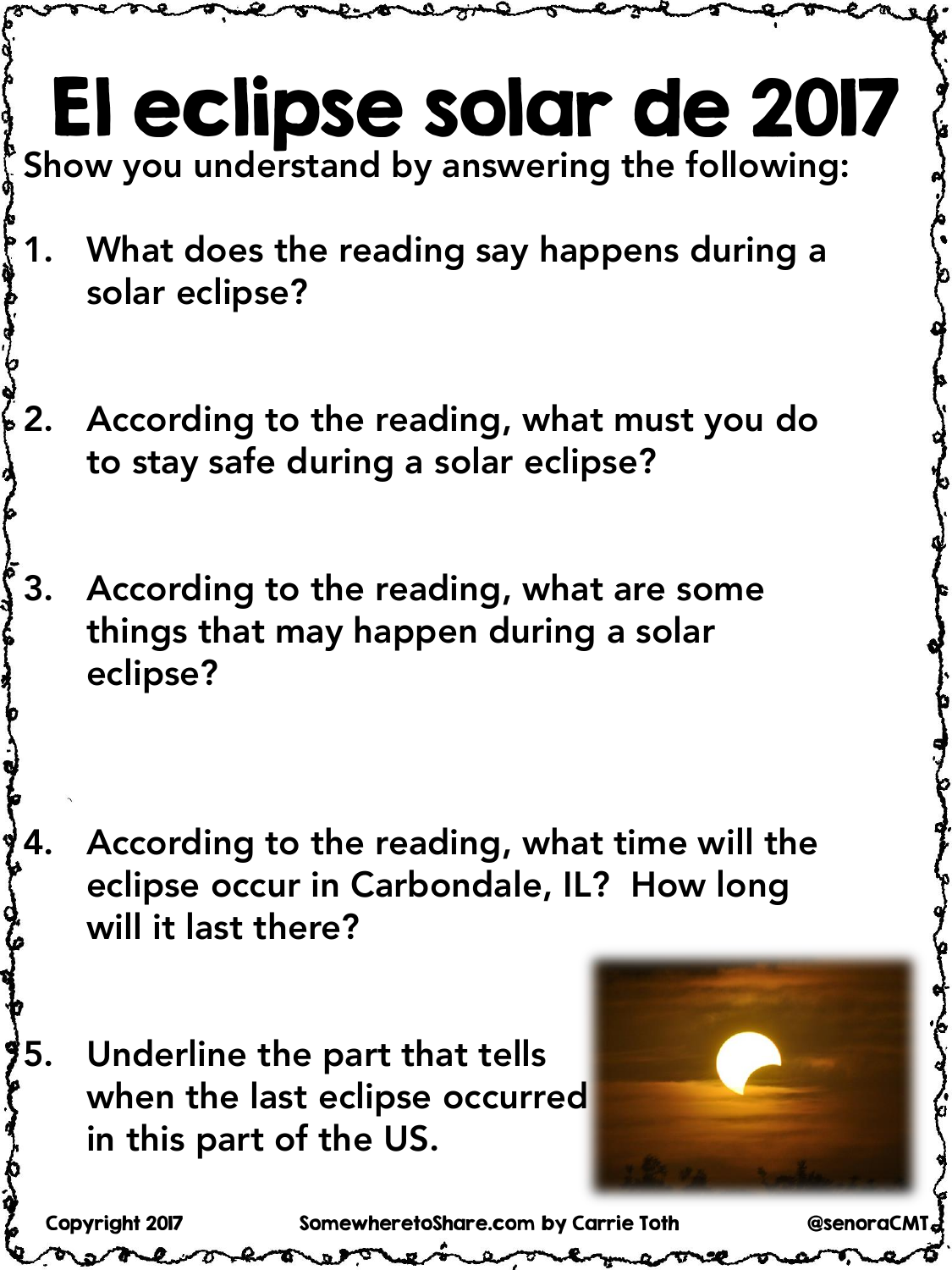#### El eclipse solar de 2017 Copyright 2017 SomewheretoShare.com by Carrie Toth @senoraCMT Show you understand by answering the following: 1. What does the reading say happens during a solar eclipse? The moon passes between the sun and the Earth. 1. According to the reading, what must you do to stay safe during a solar eclipse? You must wear eclipse glasses. According to the reading, what are some things that may happen during a solar eclipse? Birds may return to their nests, insects may sing. According to the reading, what time will the eclipse occur in Carbondale, IL? How long will it last there? 1:21 and 2 ½ minutes Underline the part that tells when the last eclipse occurred in this part of the US. Bottom right corner page 1, 99 years ago